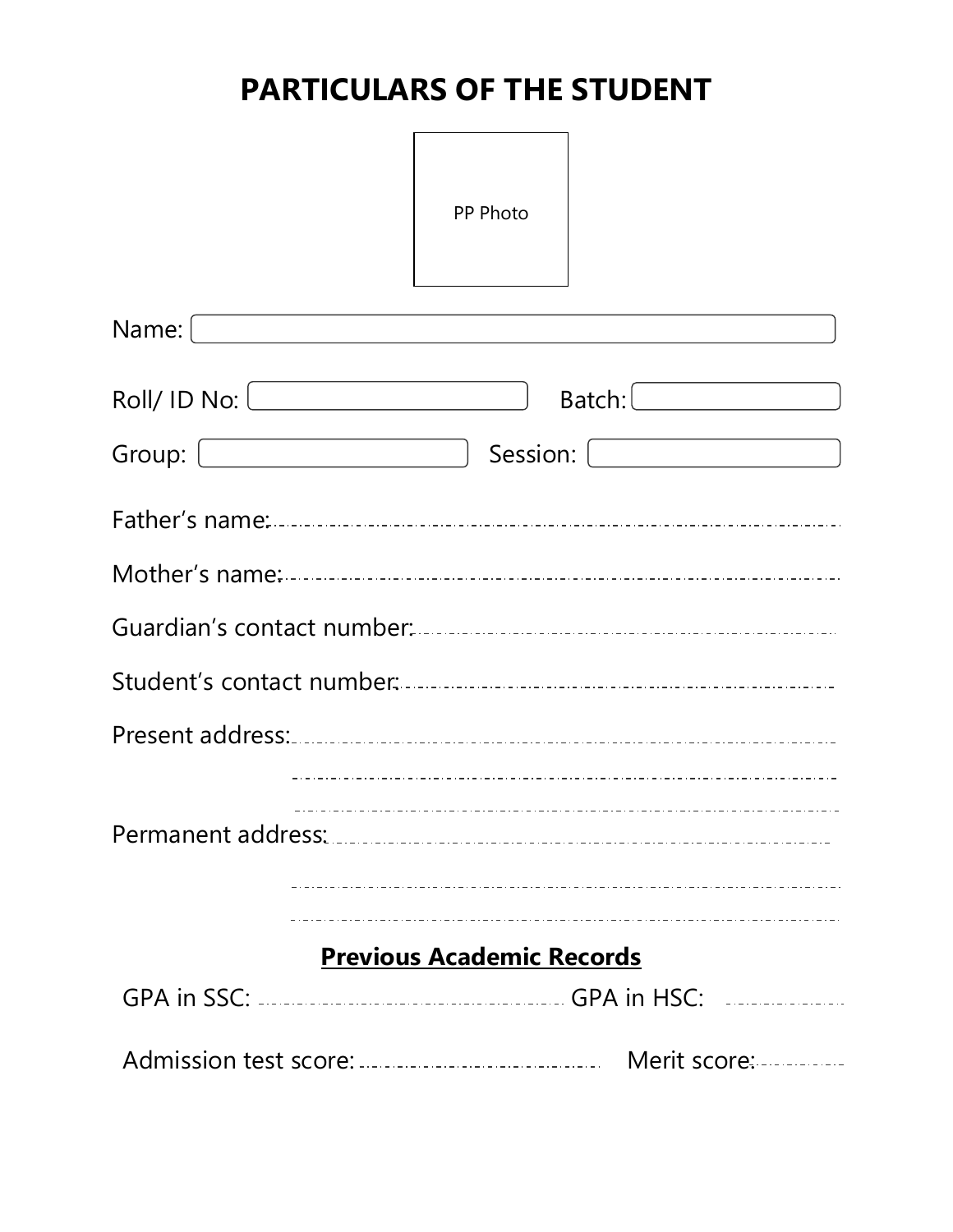### **CONTINUOUS ASSESSMENT CARD DEPARTMENT OF PHYSIOLOGY CARD 1: (CELLULAR PHYSIOLOGY & BLOOD)**

| Students name:    |        | Roll no:        |        |
|-------------------|--------|-----------------|--------|
| Session:          | Batch: |                 | Group: |
| Date of starting: |        | Date of ending: |        |

| SI. | <b>Name of item</b>                                        | <b>Marks</b><br><b>Obtained</b> | Date of<br><b>Exam</b> | <b>Remarks</b><br>&<br><b>Signature</b> |
|-----|------------------------------------------------------------|---------------------------------|------------------------|-----------------------------------------|
|     | Definition, goal & importance of physiology.               |                                 |                        |                                         |
| 01  | Homeostasis: definition, major functional                  |                                 |                        |                                         |
|     | systems, control systems of the body                       |                                 |                        |                                         |
| 02  | The cell: functions of cell membrane & cell                |                                 |                        |                                         |
|     | organelles.                                                |                                 |                        |                                         |
|     | The cell membrane transport: active & passive              |                                 |                        |                                         |
| 03  | transport, exocytosis & endocytosis, Intercellular         |                                 |                        |                                         |
|     | communications                                             |                                 |                        |                                         |
|     | Membrane potential: definition and basic physics           |                                 |                        |                                         |
|     | of membrane potential, Resting membrane                    |                                 |                        |                                         |
| 04  | potential,                                                 |                                 |                        |                                         |
|     | Nerve Action potential & propagation of action             |                                 |                        |                                         |
|     | potential.<br>Neuromuscular junction, muscle contraction & |                                 |                        |                                         |
| 05  | ransmission of impulse from nerve ending to the            |                                 |                        |                                         |
|     | muscle fibre.                                              |                                 |                        |                                         |
|     | Composition & functions of blood,                          |                                 |                        |                                         |
| 06  | Plasma proteins: Origin, normal values, properties         |                                 |                        |                                         |
|     | & functions.                                               |                                 |                        |                                         |
|     | RBC: normal count, morphology, functions,                  |                                 |                        |                                         |
|     | erythropoiesis, fate of RBC.                               |                                 |                        |                                         |
|     | Haemoglobin: synthesis, types, functions. Red              |                                 |                        |                                         |
|     | blood cell indices.                                        |                                 |                        |                                         |
| 07  | Anaemia: definition & classification Polycythemia:         |                                 |                        |                                         |
|     | definition & type.                                         |                                 |                        |                                         |
|     | Jaundice: definition & classification                      |                                 |                        |                                         |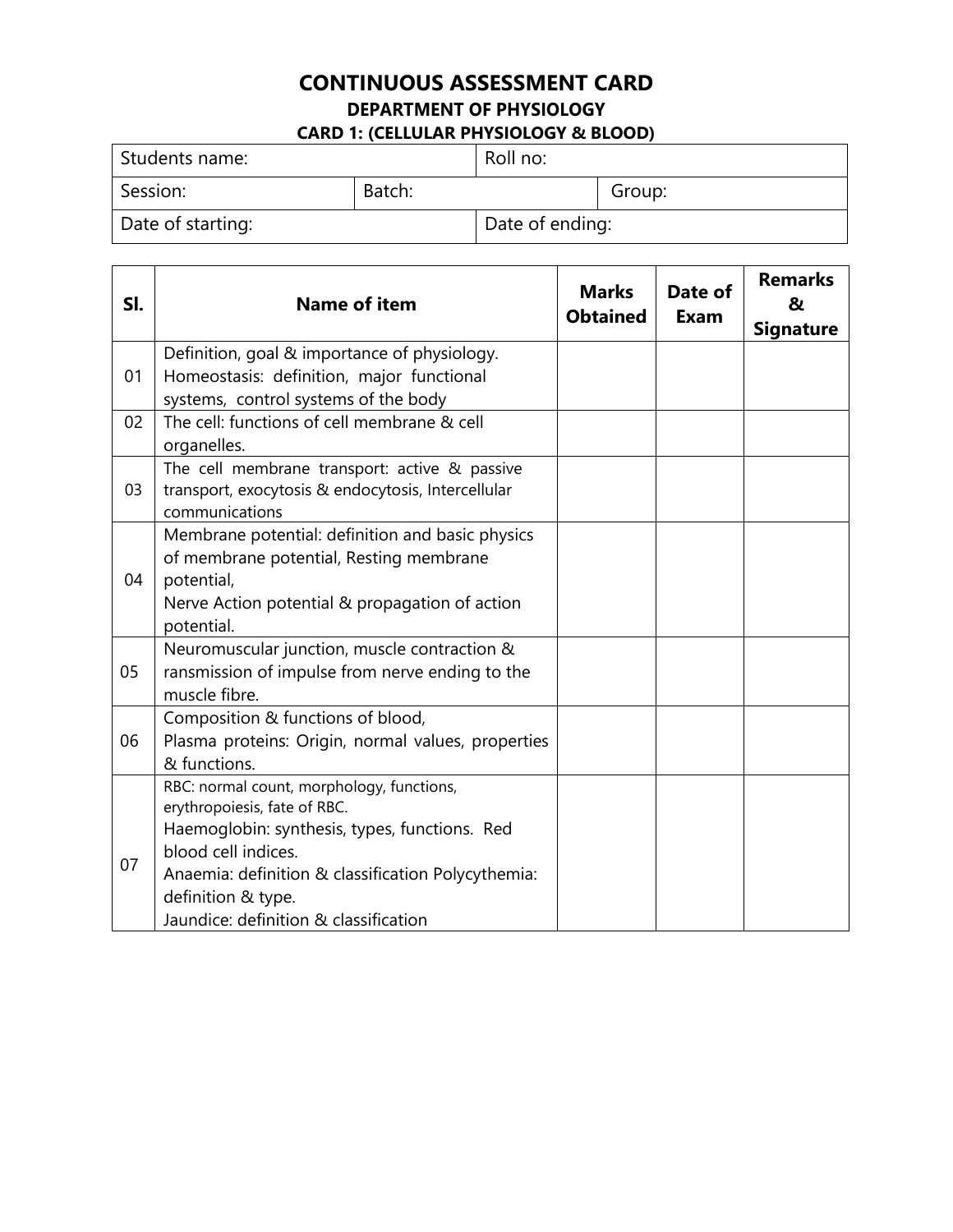|                 | WBC: classification with normal count,             |  |  |
|-----------------|----------------------------------------------------|--|--|
| 08              | morphology,                                        |  |  |
|                 | development, properties & functions, leucocytosis, |  |  |
|                 | leucopenia.                                        |  |  |
|                 | Platelets: normal count, morphology, functions &   |  |  |
|                 | development.                                       |  |  |
|                 | Hemostasis: definition & events.                   |  |  |
| 09              | Coagulation: definition, blood clotting factors,   |  |  |
|                 | Mechanism of coagulation & fibrinolysis.           |  |  |
|                 | Anticoagulant: name, mode of action.               |  |  |
|                 | Bleeding disorder: thrombocytopenic purpura &      |  |  |
|                 | hemophilia.                                        |  |  |
|                 | Tests for bleeding disorder: bleeding time,        |  |  |
|                 | coagulation time and prothrombin time.             |  |  |
| 10 <sup>1</sup> | Blood grouping: ABO & Rh system, hazards of        |  |  |
|                 | blood transfusion & Rh incompatibility.            |  |  |

| No. of attendance in the class of the card | Out of |  |
|--------------------------------------------|--------|--|
| Marks obtained (Average)                   |        |  |
| Remarks                                    |        |  |
| Signature of the Lecturer                  |        |  |
| Signature of Head of the Department        |        |  |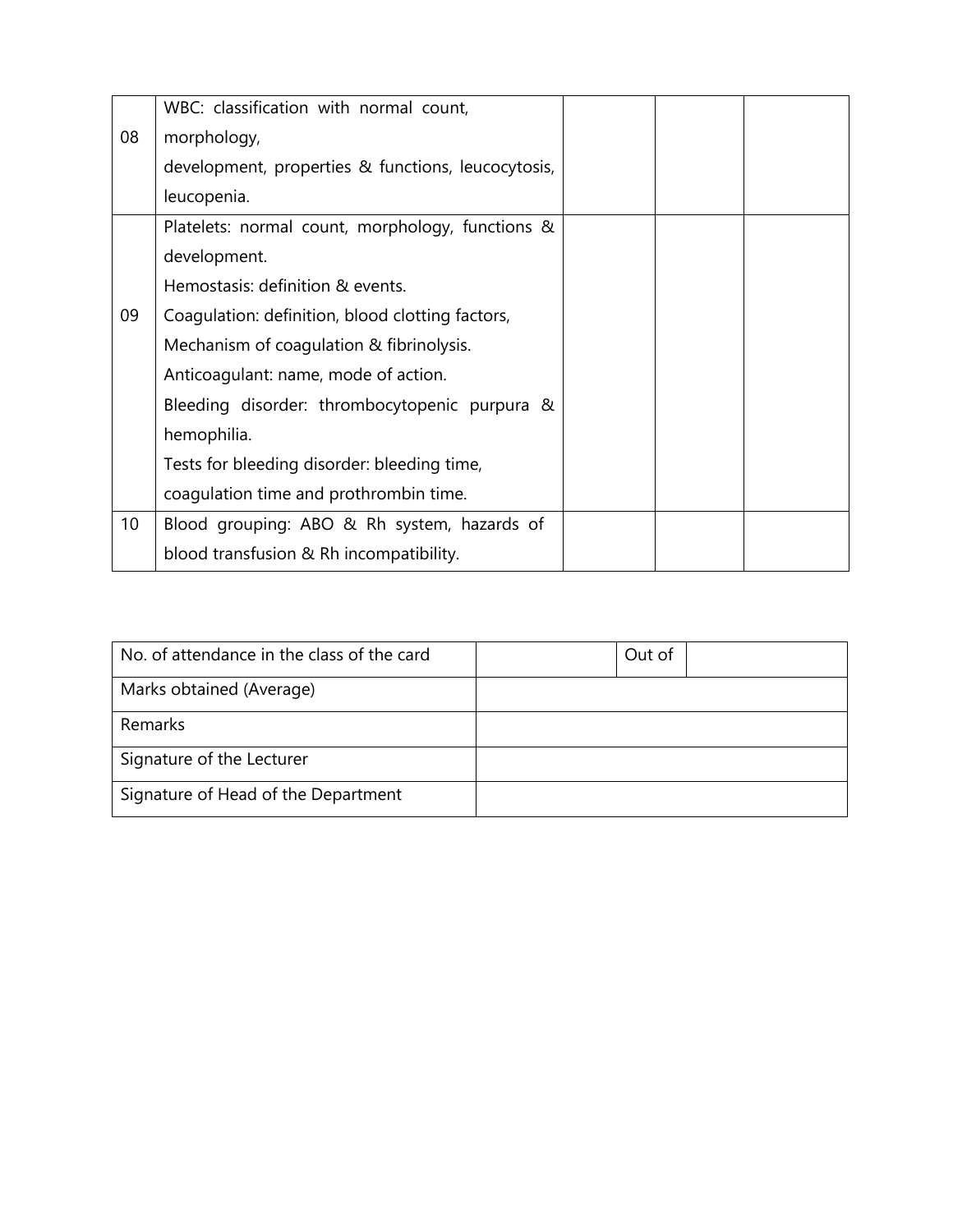### **CONTINUOUS ASSESSMENT CARD DEPARTMENT OF PHYSIOLOGY CARD 2: (CARDIOVASCULAR PHYSIOLOGY)**

| Students name:    |        | Roll no:        |        |
|-------------------|--------|-----------------|--------|
| Session:          | Batch: |                 | Group: |
| Date of starting: |        | Date of ending: |        |

| <b>SL</b>               | <b>Name of Item</b>                                                                                                                                                                                                                                                                         | <b>Marks</b><br>obtained | <b>Date</b><br>οf<br><b>Exam</b> | <b>Remarks</b><br>&<br><b>Signature</b> |
|-------------------------|---------------------------------------------------------------------------------------------------------------------------------------------------------------------------------------------------------------------------------------------------------------------------------------------|--------------------------|----------------------------------|-----------------------------------------|
| 1                       | Properties of cardiac muscle, Junctional tissues of the<br>heart.<br>Generation of cardiac impulse & its conduction in the<br>heart.                                                                                                                                                        |                          |                                  |                                         |
| $\overline{2}$          | Cardiac cycle: definition, events, pressure & volume<br>changes during different phases of cardiac cycle.<br>Heart<br>sounds<br>: type, characteristics<br>their<br>and<br>significances.<br>ECG : definition, principles and interpretations.                                              |                          |                                  |                                         |
| 3                       | classification<br>of<br>Functional<br>blood<br>vessels,<br>interrelationship<br>among pressure, flow & resistance.<br>Local & humoral control of blood flow in the tissues.<br>Exchange of fluid through the capillary membrane.                                                            |                          |                                  |                                         |
| $\overline{\mathbf{4}}$ | SV, EDV, ESV: definition & factors affecting them.<br>Cardiac output : definition, measurement, regulation and<br>factors affecting cardiac output.<br>Venous return: definition & factors affecting.<br>Heart rate: factors affecting & regulation.<br>Pulse: definition, characteristics. |                          |                                  |                                         |
| 5                       | Peripheral resistance: definition & factors affecting.<br>Blood pressure: definition, types, measurement &<br>regulation of arterial blood pressure.                                                                                                                                        |                          |                                  |                                         |
| 6                       | Circulatory adjustment during muscular exercise.<br>Cardiac arrhythmias : tachycardia, bradycardia.<br>Heart block: definition and types<br>Shock: definition, classification. Physiological basis of<br>compensatory mechanism of circulatory shock.                                       |                          |                                  |                                         |

| No. of attendance in the class of the card | Out of |
|--------------------------------------------|--------|
| Marks obtained (Average)                   |        |
| Remarks                                    |        |
| Signature of the Lecturer                  |        |
| Signature of Head of the Department        |        |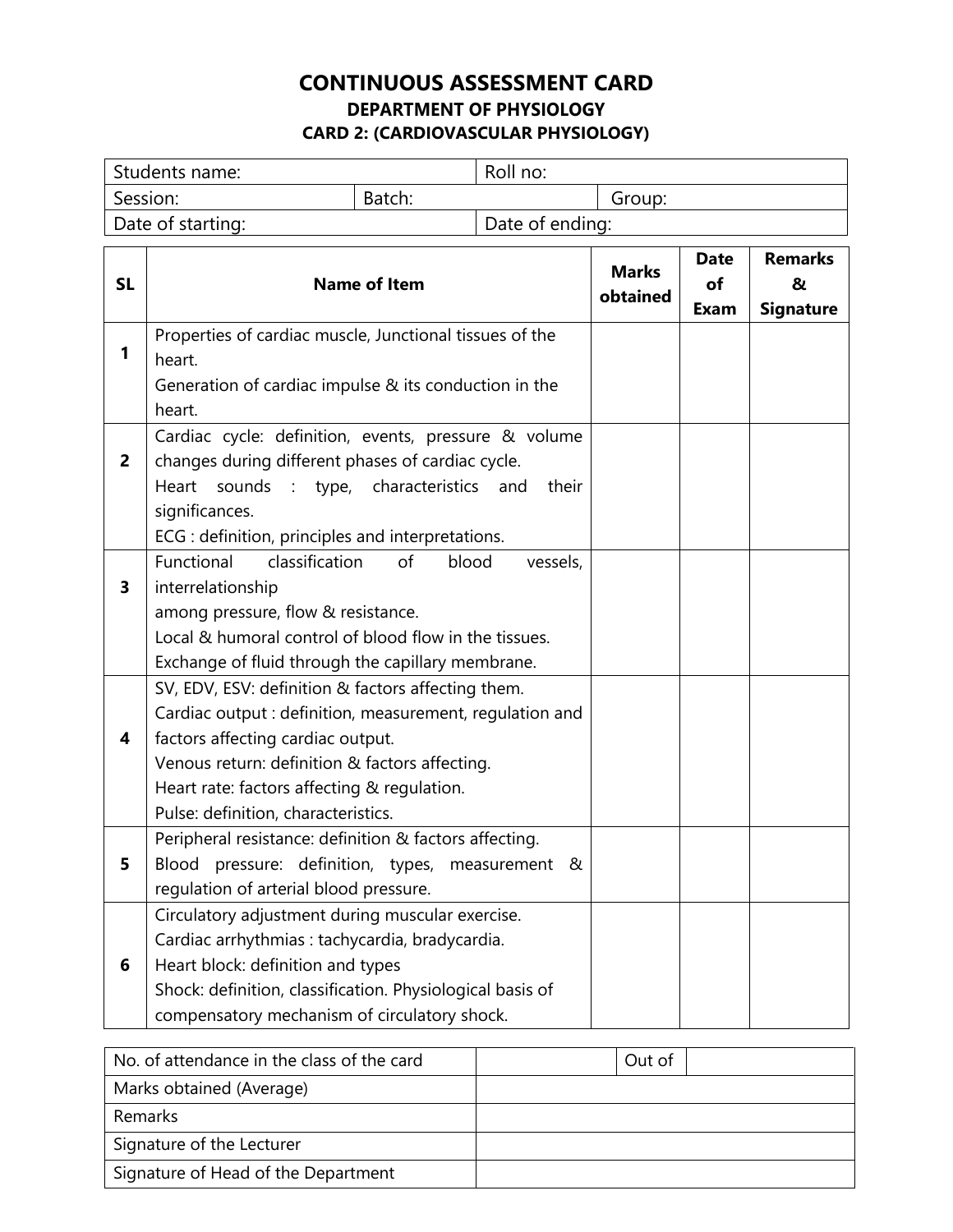### **DEPARTMENT OF PHYSIOLOGY CARD 3: (RESPIRATORY PHYSIOLOGY)**

| Students name:    |        | Roll no:        |        |
|-------------------|--------|-----------------|--------|
| Session:          | Batch: |                 | Group: |
| Date of starting: |        | Date of ending: |        |

| <b>SL</b>      | <b>Name of Item</b>                                    | <b>Marks</b><br>obtained | <b>Date</b><br>of | <b>Remarks</b><br>& |
|----------------|--------------------------------------------------------|--------------------------|-------------------|---------------------|
|                | Respiration: definition, mechanism.                    |                          | Exam              | <b>Signature</b>    |
|                |                                                        |                          |                   |                     |
| 1              | Pulmonary & Alveolar ventilation.                      |                          |                   |                     |
|                | Pulmonary volumes and capacities (spirometry)          |                          |                   |                     |
|                | Dead space: physiological & anatomical.                |                          |                   |                     |
|                | Lung function tests : name & significance.             |                          |                   |                     |
|                | Composition of atmospheric, alveolar, inspired<br>and  |                          |                   |                     |
|                | expired air.                                           |                          |                   |                     |
| $\overline{2}$ | Respiratory unit and respiratory membrane.             |                          |                   |                     |
|                | Diffusion of Gases through the respiratory membrane.   |                          |                   |                     |
|                | Peculiarities of pulmonary circulation.                |                          |                   |                     |
|                | Ventilation-perfusion ratio.                           |                          |                   |                     |
|                | Transport of Oxygen & Carbon dioxide in Blood.         |                          |                   |                     |
| 3              | Oxy-hemoglobin dissociation curve.                     |                          |                   |                     |
|                | Bohr effect, Haldane effect & Chloride shift.          |                          |                   |                     |
|                | Respiratory centers: name, location & functions.       |                          |                   |                     |
| 4              | Nervous & chemical regulation of respiration.          |                          |                   |                     |
|                | Regulation of respiration during exercise.             |                          |                   |                     |
|                | Hypoxia: definition, types.                            |                          |                   |                     |
| 5              | Cyanosis: definition & types.                          |                          |                   |                     |
|                | Definition<br>of dyspnea, hypercapnea<br>periodic<br>& |                          |                   |                     |
|                | breathing.                                             |                          |                   |                     |

| No. of attendance in the class of the card | Out of |
|--------------------------------------------|--------|
| Marks obtained (Average)                   |        |
| Remarks                                    |        |
| Signature of the Lecturer                  |        |
| Signature of Head of the Department        |        |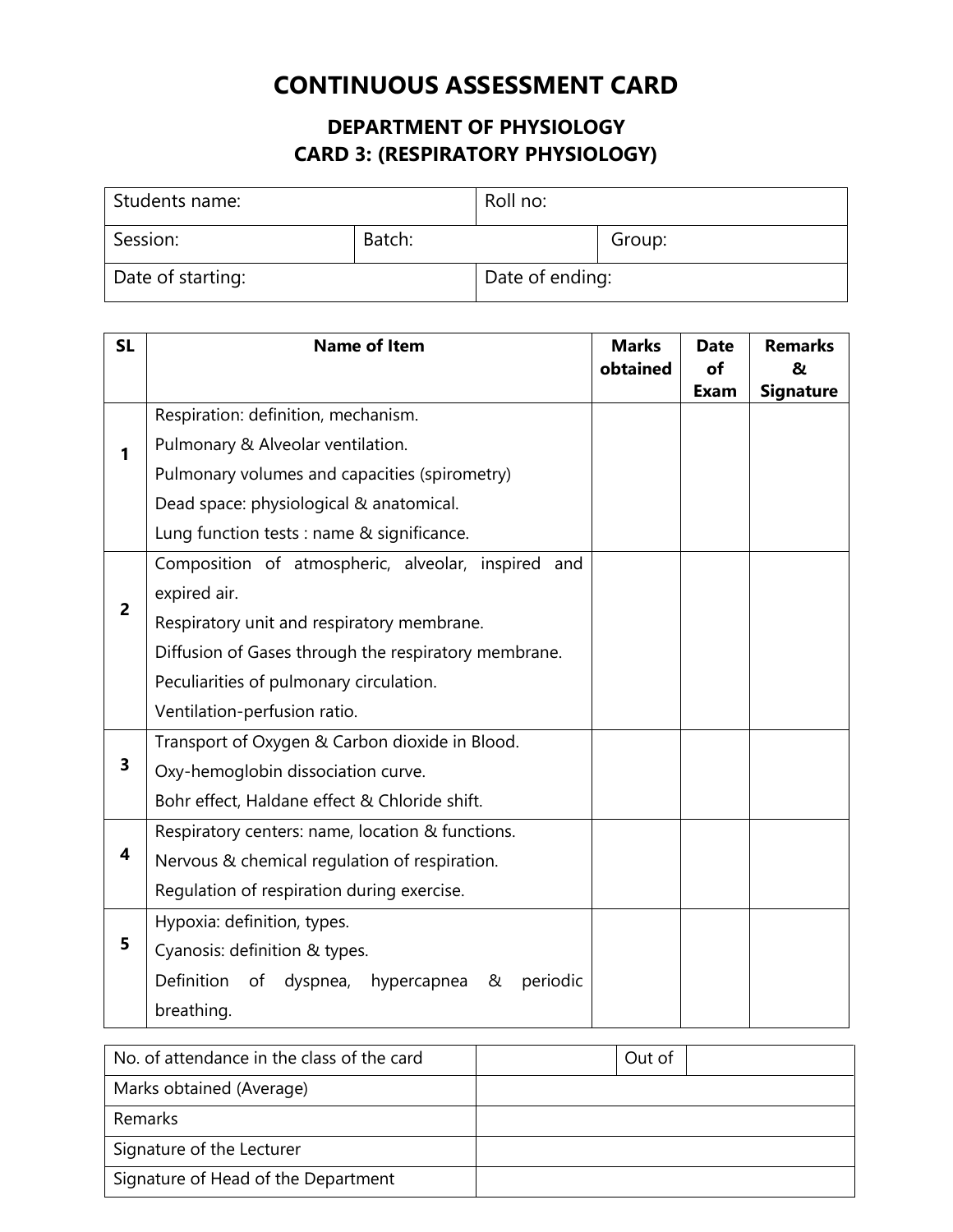### **DEPARTMENT OF PHYSIOLOGY**

### **CARD 4 : (GASTROINTESTINAL PHYSIOLOGY & RENAL PHYSIOLOGY)**

| Students name:    |        | Roll no:        |        |
|-------------------|--------|-----------------|--------|
| Session:          | Batch: |                 | Group: |
| Date of starting: |        | Date of ending: |        |

| <b>SL</b> | <b>Name of Item</b>                                          | <b>Marks</b><br>obtained | <b>Date</b><br>of<br>Exam | <b>Remarks</b><br>&<br><b>Signature</b> |
|-----------|--------------------------------------------------------------|--------------------------|---------------------------|-----------------------------------------|
|           | Physiological anatomy of gastrointestinal (GI) tract.        |                          |                           |                                         |
|           | Enteric nervous system.                                      |                          |                           |                                         |
| 1         | Local hormones of GIT: Name, functions & regulation of       |                          |                           |                                         |
|           | Secretion.                                                   |                          |                           |                                         |
|           | Neural and hormonal control of GI function.                  |                          |                           |                                         |
|           | Movements of the GIT.                                        |                          |                           |                                         |
| 2         | GI reflexes.                                                 |                          |                           |                                         |
|           | Kidney: functions of kidneys.                                |                          |                           |                                         |
| 3         | Renal<br>circulation:<br>functional<br>peculiarities<br>with |                          |                           |                                         |
|           | importance.                                                  |                          |                           |                                         |
|           | Urine formation.                                             |                          |                           |                                         |
| 4         | Glomerular filtration, determinants of GFR,                  |                          |                           |                                         |
|           | Autoregulation of renal blood flow and GFR.                  |                          |                           |                                         |
|           | Reabsorption and secretion by the renal tubules              |                          |                           |                                         |
| 5         | Definition of Tm, Renal threshold, tubular load & plasma     |                          |                           |                                         |
|           | load and diuresis                                            |                          |                           |                                         |
| 6         | Mechanism of formation of concentrated & dilute urine.       |                          |                           |                                         |
|           | Micturition reflex.                                          |                          |                           |                                         |
| 7         | Abnormalities of micturition.                                |                          |                           |                                         |

| No. of attendance in the class of the card | Out of |  |
|--------------------------------------------|--------|--|
| Marks obtained (Average)                   |        |  |
| Remarks                                    |        |  |
| Signature of the Lecturer                  |        |  |
| Signature of Head of the Department        |        |  |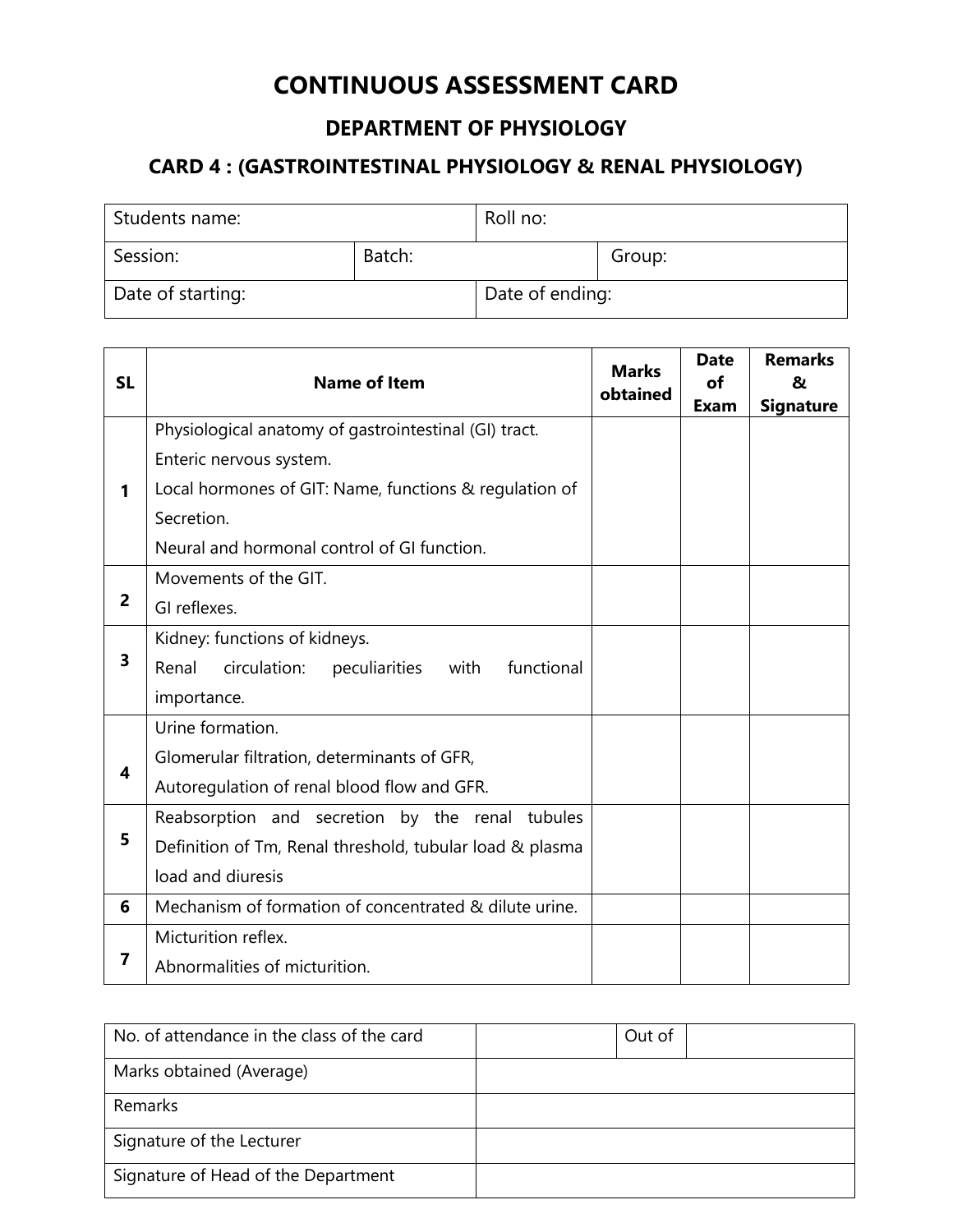#### **DEPARTMENT OF PHYSIOLOGY**

#### **CARD 5: (ENDOCRINE PHYSIOLOGY)**

| Students name:    |        | Roll no:        |        |
|-------------------|--------|-----------------|--------|
| Session:          | Batch: |                 | Group: |
| Date of starting: |        | Date of ending: |        |

| <b>SL</b>      | <b>Name of Item</b>                                   | <b>Marks</b><br>obtained | <b>Date</b><br>of | <b>Remarks &amp;</b><br><b>Signature</b> |
|----------------|-------------------------------------------------------|--------------------------|-------------------|------------------------------------------|
|                |                                                       |                          | Exam              |                                          |
|                | Endocrine glands: Name                                |                          |                   |                                          |
|                | Hormones: definition, classification, mechanism of    |                          |                   |                                          |
| 1              | action, regulation of secretion.                      |                          |                   |                                          |
|                | Hypothalamic hormones.                                |                          |                   |                                          |
|                | Pituitary hormones (anterior & posterior): Name,      |                          |                   |                                          |
|                | functions and their control by the hypothalamus and   |                          |                   |                                          |
| $\overline{2}$ | disorders<br>(Dwarfism, gigantism,<br>acromegaly<br>& |                          |                   |                                          |
|                | hypopituitarism and diabetes insipidus)               |                          |                   |                                          |
|                | Thyroid hormones: biosynthesis, transport, functions, |                          |                   |                                          |
|                | regulation of secretion, disorders (Hypothyroidism    |                          |                   |                                          |
| 3              | hyperthyroidism, Cretinism, Myxoedema and goitre).    |                          |                   |                                          |
|                | Parathyroid hormone:                                  |                          |                   |                                          |
| 4              | functions, mechanism of action & regulation of        |                          |                   |                                          |
|                | secretion.                                            |                          |                   |                                          |
|                | Adrenocortical hormones:                              |                          |                   |                                          |
|                | Name, functions, mechanism of action, regulation of   |                          |                   |                                          |
| 5              | secretion & disorders (Addison's disease, Cushing's   |                          |                   |                                          |
|                | Syndrome, Conn's disease).                            |                          |                   |                                          |
|                | Hormones of Islets of Langerhan's of pancreas:        |                          |                   |                                          |
| 6              | functions,                                            |                          |                   |                                          |
|                | mechanism of action, regulation of secretion &        |                          |                   |                                          |
|                | disorders.                                            |                          |                   |                                          |
|                |                                                       |                          |                   |                                          |

| No. of attendance in the class of the card | Out of |
|--------------------------------------------|--------|
| Marks obtained (Average)                   |        |
| Remarks                                    |        |
| Signature of the Lecturer                  |        |
| Signature of Head of the Department        |        |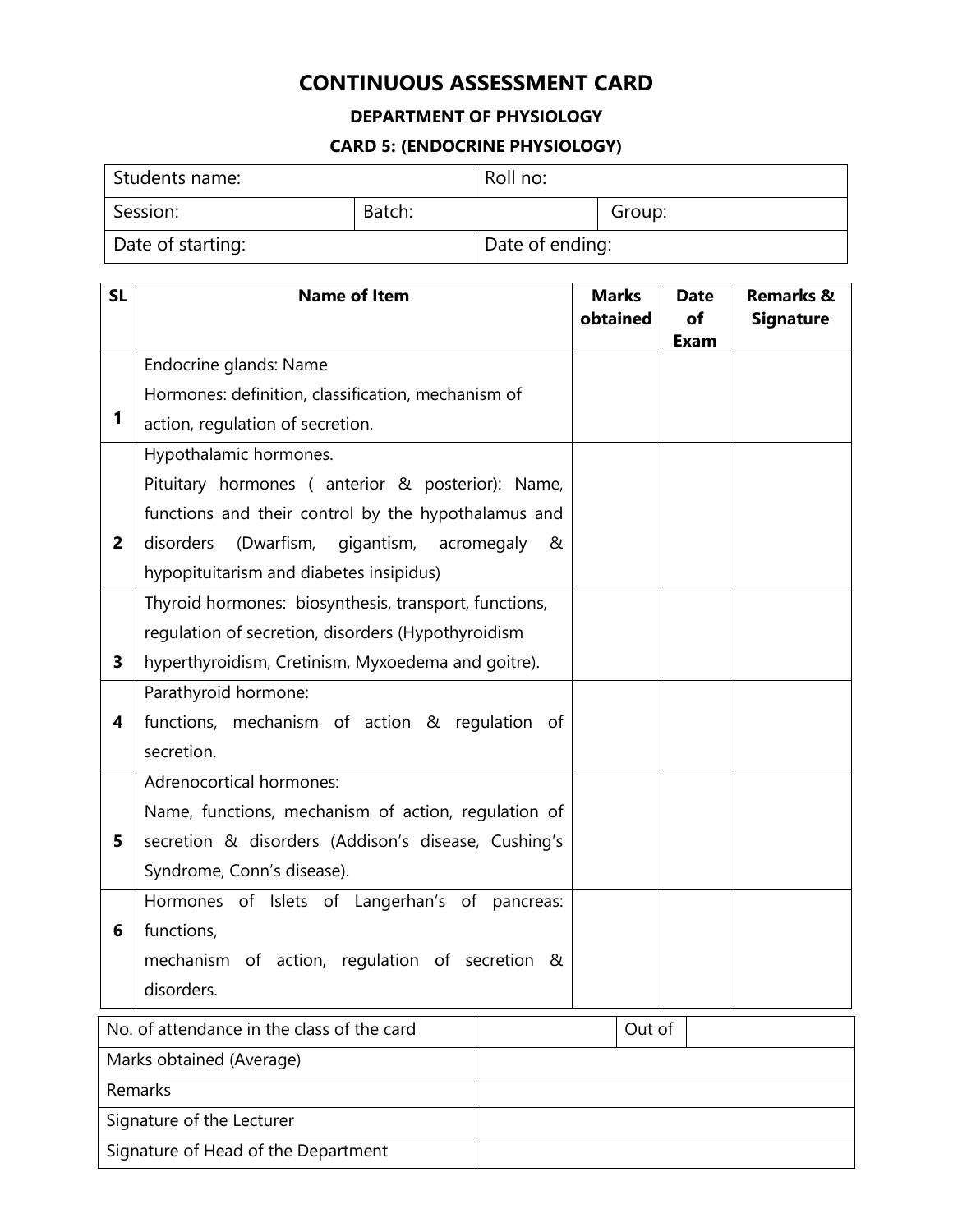### **CONTINUOUS ASSESSMENT CARD DEPARTMENT OF PHYSIOLOGY CARD 6: (PHYSIOLOGY OF REPRODUCTION)**

| I Students name:  |        | Roll no:        |        |
|-------------------|--------|-----------------|--------|
| Session:          | Batch: |                 | Group: |
| Date of starting: |        | Date of ending: |        |

| <b>SL</b>      | <b>Name of Item</b>                                                                                                                                                                                                                                                                                                                                                                                                                                                                                                        | <b>Marks</b><br>obtained | <b>Date</b><br>οf<br>Exam | <b>Remarks &amp;</b><br><b>Signature</b> |
|----------------|----------------------------------------------------------------------------------------------------------------------------------------------------------------------------------------------------------------------------------------------------------------------------------------------------------------------------------------------------------------------------------------------------------------------------------------------------------------------------------------------------------------------------|--------------------------|---------------------------|------------------------------------------|
| 1              | Introduction<br>reproductive<br>physiology,<br>to<br>sex<br>determination & sex differentiation.<br>Puberty Functional anatomy of male reproductive<br>system.<br>Secondary sex characteristics of male.<br>Gonad: functional structure and functions of testes.<br>Testosterone: functions,<br>Spermatogenesis: steps & hormonal control.                                                                                                                                                                                 |                          |                           |                                          |
| $\overline{2}$ | Functional anatomy of female reproductive system.<br>Secondary sex characteristics of female.<br>Gonad: Functional structure and functions of ovaries.<br>Functional structure of uterus<br>Menstrual cycle: Definition, hormonal control of<br>and endometrial cycle with their hormonal<br>ovarian<br>regulation.<br>Ovulation: Definition, mechanism & hormonal control,<br>Indicators of ovulation Definition of menstruation,<br>menarche & menopause.<br>Ovarian hormones.<br>Oestrogen and progesterone: functions. |                          |                           |                                          |
| 3              | Physiology of pregnancy & Lactation.<br>Pregnancy: physiological changes during pregnancy.<br>Placental hormones: name & functions.<br>influence<br>for<br>Mammogenesis:<br>hormonal<br>mammogenesis<br>&<br>lactation<br>Physiology<br>of<br>contraception                                                                                                                                                                                                                                                                |                          |                           |                                          |

| No. of attendance in the class of the card | Out of |
|--------------------------------------------|--------|
| Marks obtained (Average)                   |        |
| Remarks                                    |        |
| Signature of the Lecturer                  |        |
| Signature of Head of the Department        |        |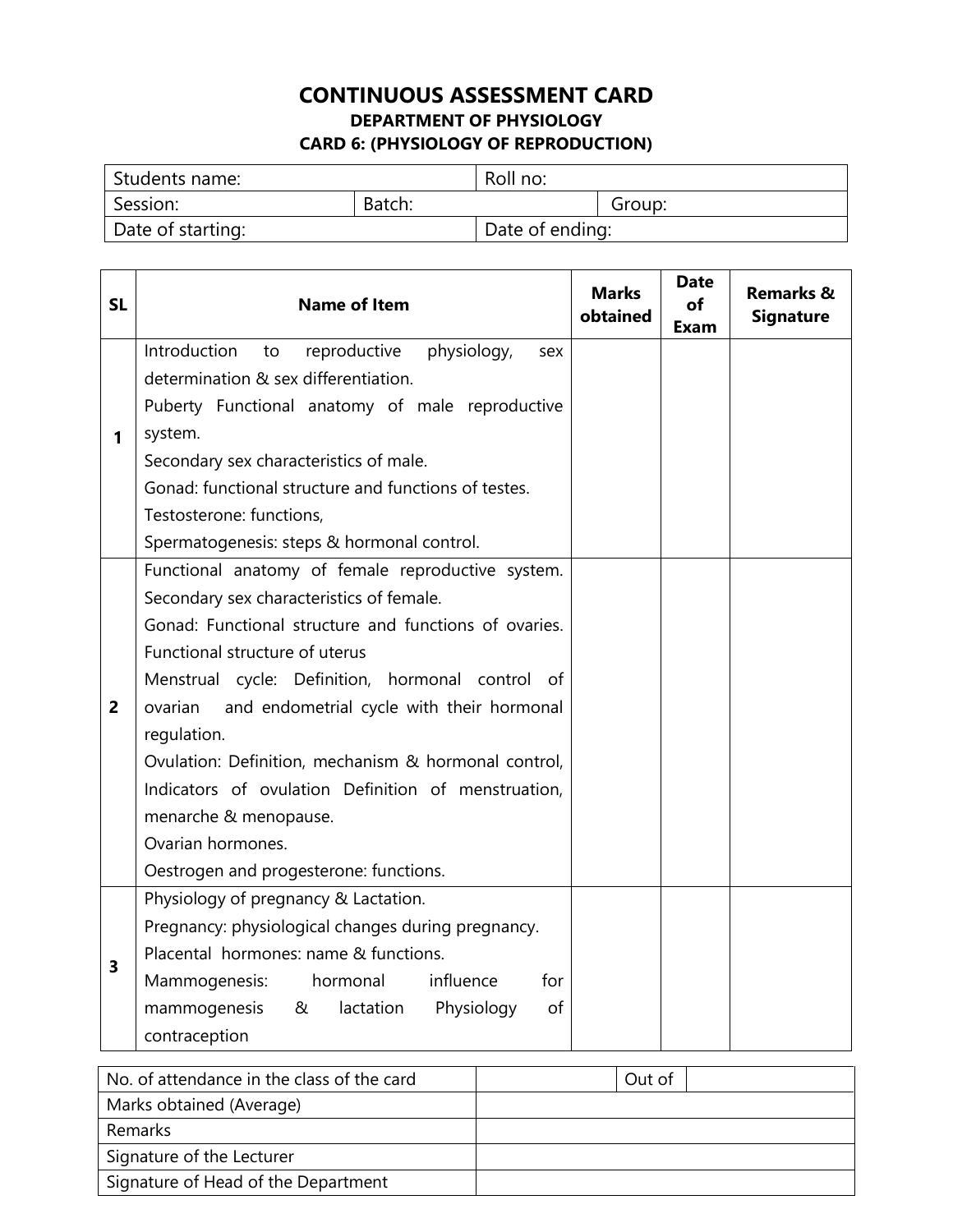#### **DEPARTMENT OF PHYSIOLOGY CARD 7: (NEUROPHYSIOLOGY & SPECIAL SENSES)**

| Students name:    |        | Roll no:        |        |
|-------------------|--------|-----------------|--------|
| Session:          | Batch: |                 | Group: |
| Date of starting: |        | Date of ending: |        |

| <b>SL</b>      | <b>Name of Item</b>                                                     | <b>Marks</b> | <b>Date</b> | <b>Remarks</b>   |
|----------------|-------------------------------------------------------------------------|--------------|-------------|------------------|
|                |                                                                         | obtained     | of          | &                |
|                |                                                                         |              | Exam        | <b>Signature</b> |
|                | Functional organization and functions of major levels of central        |              |             |                  |
|                | System (CNS).                                                           |              |             |                  |
|                | Neuron: definition, parts, types.                                       |              |             |                  |
| 1              | Nerve fiber: classification, properties, effects of injury to the nerve |              |             |                  |
|                | fiber.                                                                  |              |             |                  |
|                | Synapse: physiological anatomy, type, properties & synaptic             |              |             |                  |
|                | transmission.                                                           |              |             |                  |
|                | Neurotransmitters: definition, types & functions.                       |              |             |                  |
|                | Sensory systems of the body.                                            |              |             |                  |
|                | Sensory receptor:<br>definition, classification,<br>properties,         |              |             |                  |
|                | receptor/generator potential.                                           |              |             |                  |
| $\overline{2}$ | Cerebral cortex: Name and functions of the Brodmann's areas.            |              |             |                  |
|                | General/somatic senses: definition and classification.                  |              |             |                  |
|                | Ascendingtracts/sensory pathways name. (Tract of Gall &                 |              |             |                  |
|                | Burdach,                                                                |              |             |                  |
|                | spinothelamic tract, spinocerebellar tract): origin, course,            |              |             |                  |
|                | termination, functions, and effect of lesions.                          |              |             |                  |
|                | Reflex: definition, classification, properties.                         |              |             |                  |
|                | Reflex arc: definition, component stretch reflex, knee jerk,            |              |             |                  |
| 3              | planter response and Withdrawal reflex- with reciprocal                 |              |             |                  |
|                | innervations & crossed extensor-pathway.                                |              |             |                  |
|                | Muscle spindle:                                                         |              |             |                  |
|                | Golgi tendon organ: definition, physiological anatomy and               |              |             |                  |
|                | functions. Muscle tone: definition, function and maintenance.           |              |             |                  |
|                | Descending tracts/ motor pathways- name                                 |              |             |                  |
|                | Pyramidal tract: origin, course, termination, function, effect of       |              |             |                  |
| 4              | lesion.                                                                 |              |             |                  |
|                | Extrapyramidal tract: name, functions.                                  |              |             |                  |
|                | Upper motor neuron and lower motor neuron : definition,                 |              |             |                  |
|                | effect of lesion.                                                       |              |             |                  |
|                | Spinal cord : effect of hemisection.                                    |              |             |                  |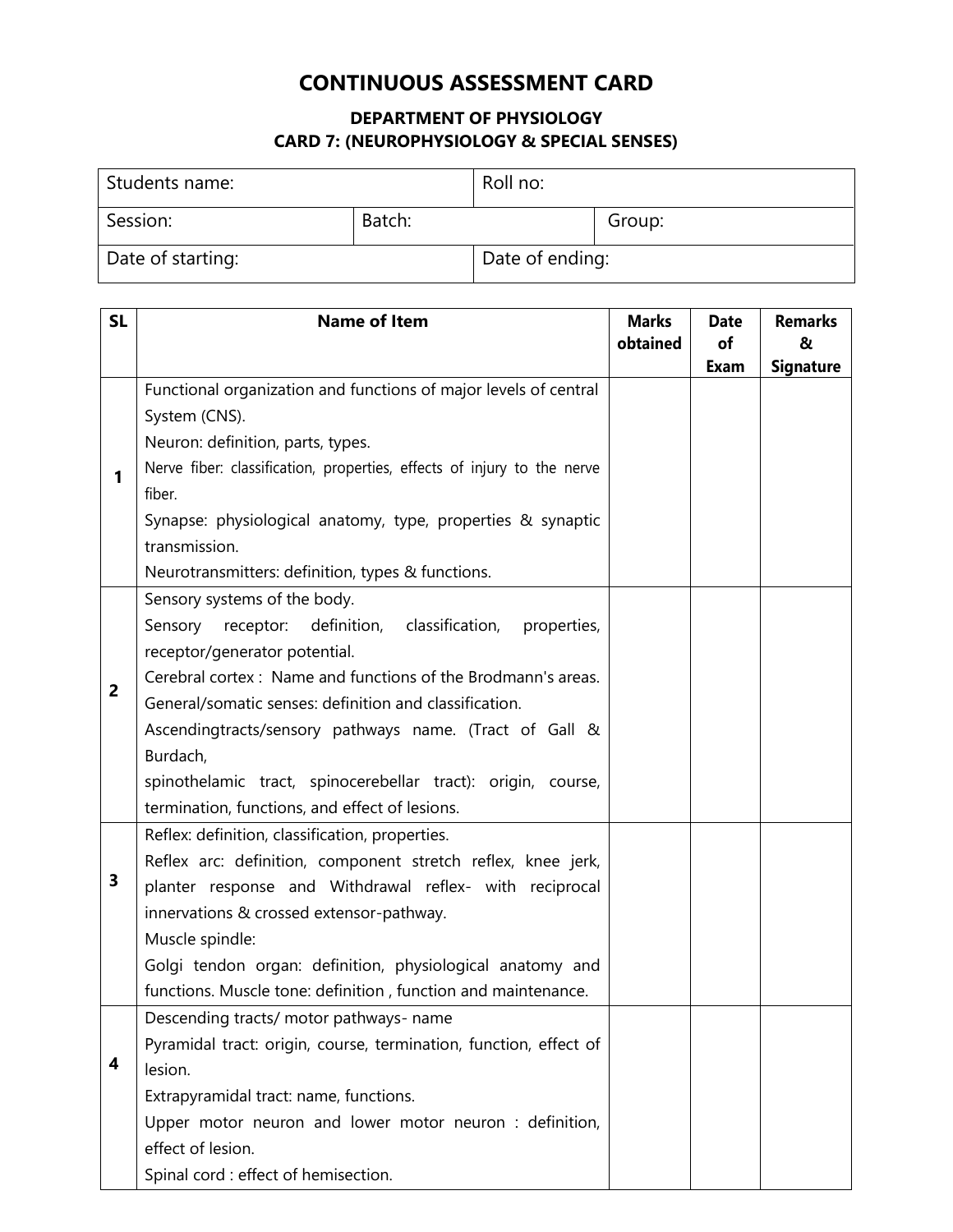| 5  | Cerebellum: functional division, neuronal circuit, functions, error |  |  |
|----|---------------------------------------------------------------------|--|--|
|    | control mechanism of motor activity & cerebellar disorder,          |  |  |
|    | Basal ganglia: functional components, functions & effects of        |  |  |
| 6  | lesions.                                                            |  |  |
|    | Thalamus, Reticular formation, Limbic system: functional            |  |  |
|    | components and functions.                                           |  |  |
|    | CSF: circulation & functions.                                       |  |  |
|    | Blood brain barrier: functions.                                     |  |  |
|    | Name of the nucleus, functions<br>Hypothalamus:<br>Body             |  |  |
|    | Temperature,                                                        |  |  |
|    | Normal body temperature, site of measurement, sources of            |  |  |
| 7  | heat gain, channels of heat loss, regulation of body temperature    |  |  |
|    | in hot and cold environment.                                        |  |  |
|    | Autonomic Nervous<br>physiological<br>anatomy of<br>system:         |  |  |
|    | sympathetic and parasympathetic system, functions.                  |  |  |
| 8  | Alarm or stress response                                            |  |  |
|    | Vision: physiological anatomy of eye, image formation in the        |  |  |
|    | eyes, visual receptors, visual pathway, errors, accommodation       |  |  |
| 9  | reaction, light reflex, dark and light adaptation. Field of vision, |  |  |
|    | color vision, visual acuity.                                        |  |  |
|    | Hearing: auditory apparatus, receptor, Mechanism of hearing,        |  |  |
| 10 | mechanism of sound transmission and auditory pathway.               |  |  |
|    | Smell: receptor and pathway.                                        |  |  |
| 11 | Taste: receptors, modalities of taste sensation and pathway.        |  |  |

| No. of attendance in the class of the card | Out of |
|--------------------------------------------|--------|
| Marks obtained (Average)                   |        |
| Remarks                                    |        |
| Signature of the Lecturer                  |        |
| Signature of Head of the Department        |        |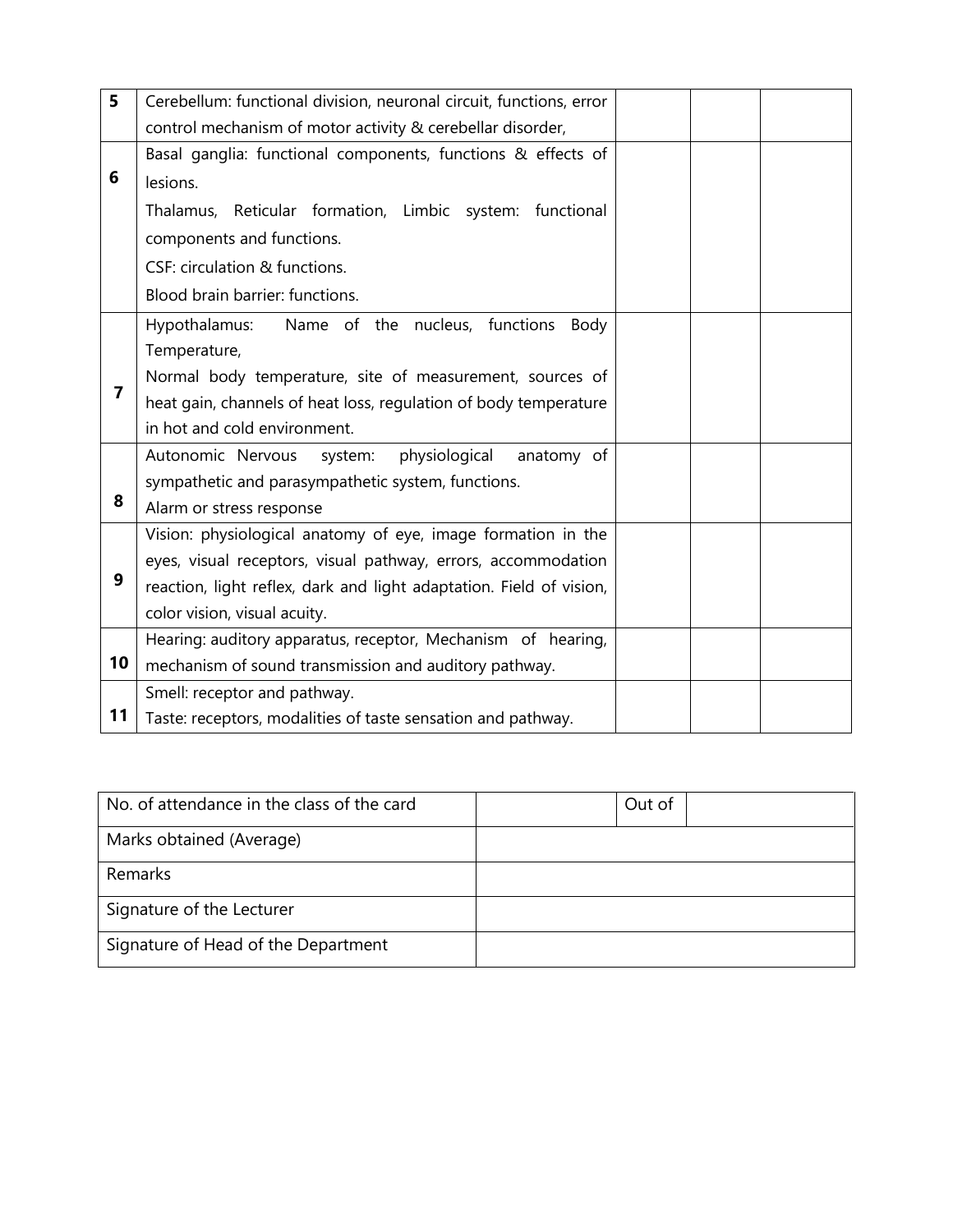### **CONTINUOUS ASSESSMENT CARD DEPARTMENT OF PHYSIOLOGY**

#### **CARD 8: PHYSIOLOGY PRACTICAL (I HEAR AND I FORGET, I SEE AND I REMEMBER, I DO AND I UNDERSTAND)**

| Students name:    |        | Roll no:        |        |
|-------------------|--------|-----------------|--------|
| Session:          | Batch: |                 | Group: |
| Date of starting: |        | Date of ending: |        |

| <b>SL</b>      | <b>Name of Item</b>                                                                                                     | <b>Marks</b> | <b>Date</b> | <b>Remarks</b>        |
|----------------|-------------------------------------------------------------------------------------------------------------------------|--------------|-------------|-----------------------|
|                |                                                                                                                         | obtained     | of          | &                     |
|                |                                                                                                                         |              |             | <b>Exam Signature</b> |
| $\mathbf{1}$   | aboratory equipment. laboratory animals, blood sample, collection<br>(venous & capillary) of blood.                     |              |             |                       |
| $\overline{2}$ | Preparation & staining of blood film & differential count of WBC<br>with interpretation and analysis of result          |              |             |                       |
| 3              | Determination of total count of WBC with interpretation and<br>analysis of result.                                      |              |             |                       |
| 4              | Determination of total count of RBC with interpretation and<br>analysis of result                                       |              |             |                       |
| 5              | Estimation of haemoglobin with interpretation and analysis of<br>result                                                 |              |             |                       |
| 6              | Determination of packed cell volume (PCV), Calculation of MCV,<br>MCH & MCHC with interpretation and analysis of result |              |             |                       |
| $\overline{7}$ | Estimation of ESR by Westergren method with interpretation<br>and analysis of result.                                   |              |             |                       |
| 8              | Determination of bleeding time, clotting time with interpretation<br>and analysis of result.                            |              |             |                       |
| 9              | Study of morphology and osmotic behavior of RBC with<br>interpretation and analysis of result                           |              |             |                       |
| 10             | Determination of ABO & Rh blood groups with interpretation<br>and analysis of result.                                   |              |             |                       |
| 11             | Auscultation of 1 <sup>st</sup> & 2 <sup>nd</sup> heart sounds                                                          |              |             |                       |
| 12             | Clinical examination of radial pulse.                                                                                   |              |             |                       |
| 13             | Measurement of normal blood pressure & effects of exercise on<br>blood pressure.                                        |              |             |                       |
| 14             | Recording & analysis of 12 leads normal ECG                                                                             |              |             |                       |
| 15             | Auscultation of breath sounds                                                                                           |              |             |                       |